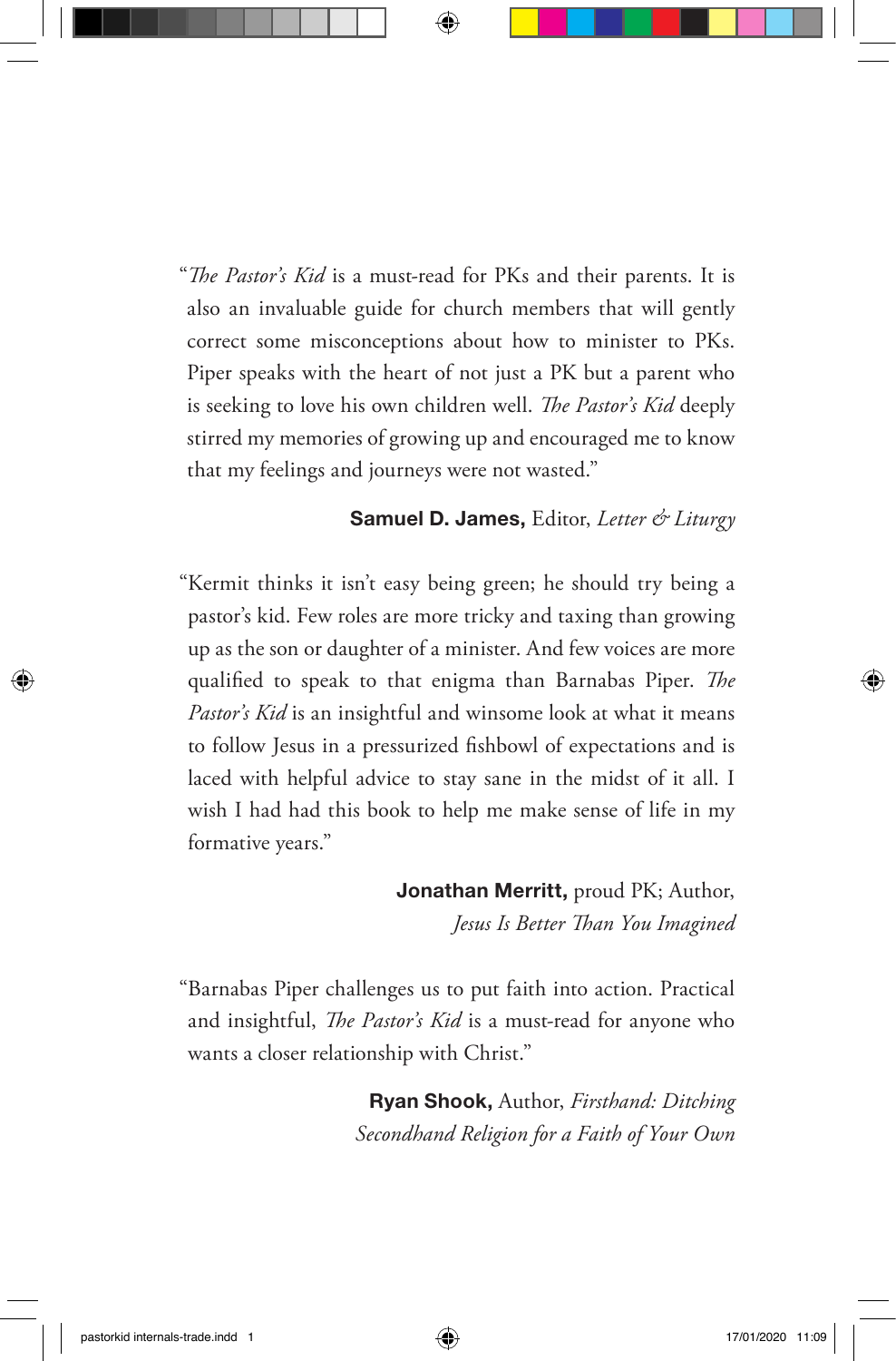"Here's straight talk to PKs, pastors, and churches about the unique hazards of growing up in a spiritual hothouse and the deep grace available to go forward."

> **Don Sweeting,** PK and father of four PKs; President, Colorado Christian University

"The tragic celebrity culture that shrouds pastors and their families is a bit like applauding the tallest miniature horse. God is supposed to be the only one we make much of, not the pastor or his children. And yet our need for idols has placed a crushing weight on PKs so that they are, in the words of Barnabas Piper, *known of* and not *known*. As a PK myself I know all too well the euphoria of being known of and the utter emptiness of not being known. This book gives much-needed hope to families navigating the 'reality show' called church. Thank you, Barnabas Piper!"

> **Bryan Loritts,** Senior Pastor, Abundant Life Christian Fellowship; Author, *Insider Outsider*

"This book is well-written and preaches an important message. I don't know of any other book that is designed to both help those who have been hurt and equip those in the ministry who are raising another generation of children. Cautions are raised and challenges issued, but grace and hope pervade the book."

> **Bob Hayton,** PK; Blogger, *Fundamentally Reformed*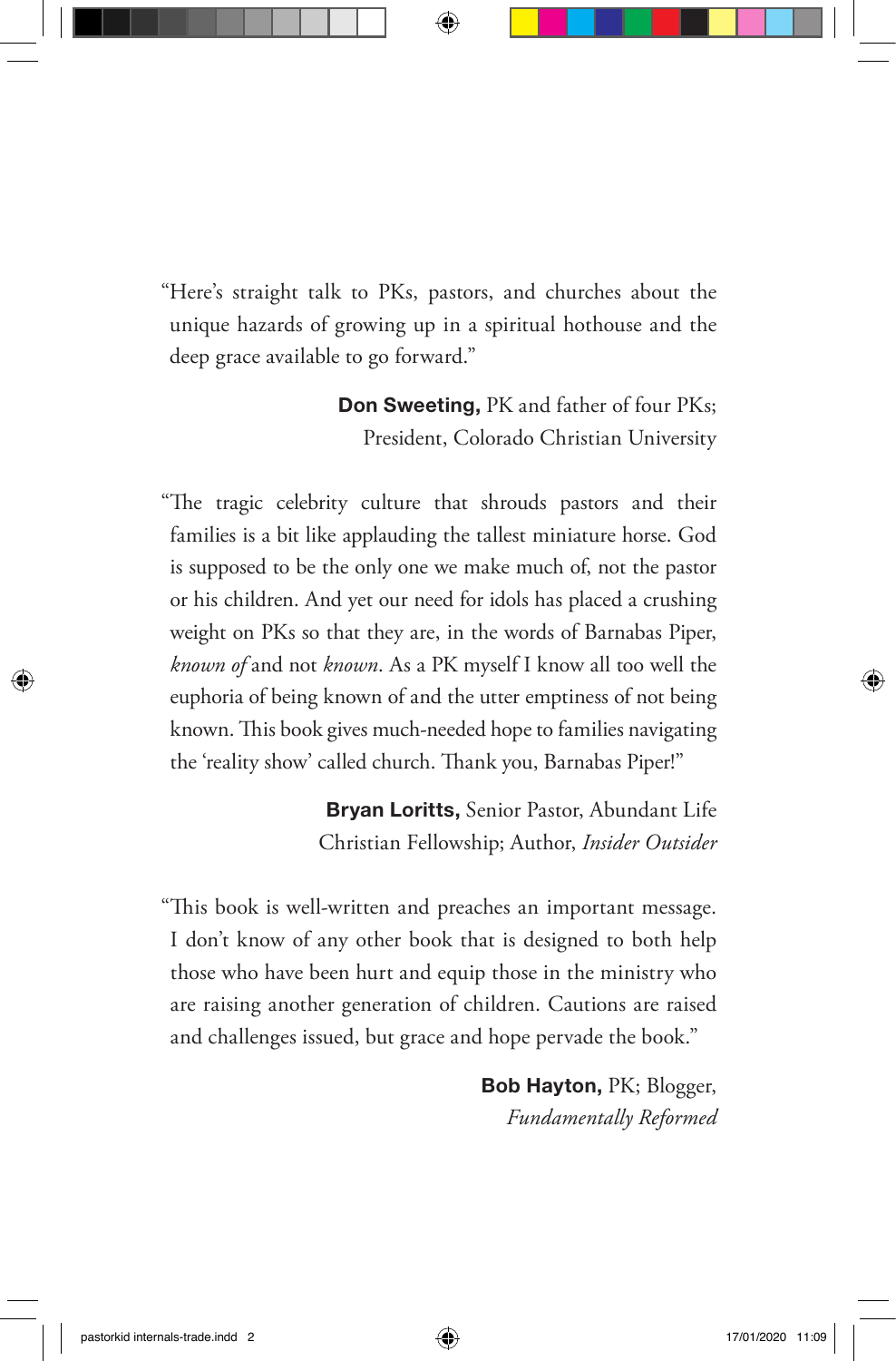"As a PK, I know few understand the perspective from inside the church fshbowl. Barnabas Piper captures the fshbowl perspective and writes what a lot of us PKs have been thinking for a long time. But this book isn't just for PKs. It's for the church. *The Pastor's Kid* is a case study on the effects of unrealistic expectations; those others place on us and the ones we place on ourselves. Every churchgoer should read this book."

> **Sam S. Rainer III, PK raising more PKs;** Lead Pastor, West Bradenton Baptist Church; Author, *Obstacles in the Established Church*

"A liberating and refreshing read. I wish every Christian would read this book."

### **Jessica,** PK

"Very grateful for this simple book that no one was thoughtful enough to write until you. Realizing I was not alone was a huge breakthrough for me."

**Paul,** PK

"Thank you for showing me that I'm not alone."

**Daniel,** PK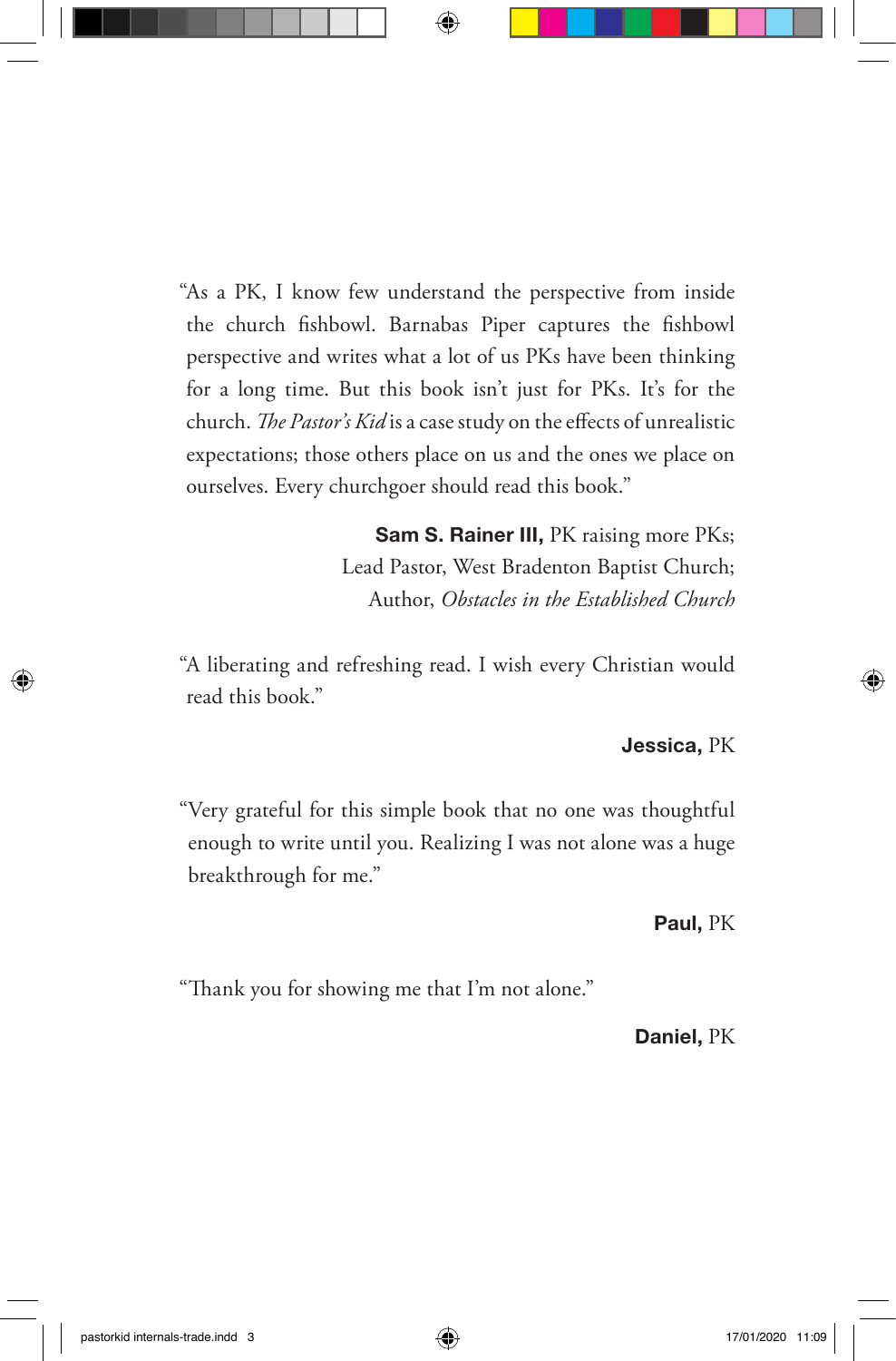The Pastor's Kid © Barnabas Piper, 2020

This is a revised edition and was previously published in 2014 by David C. Cook.

Published by: The Good Book Company



thegoodbook.com | www.thegoodbook.co.uk thegoodbook.com.au | thegoodbook.co.nz | thegoodbook.co.in

Published in association with the literary agency of Wolgemuth & Associates, Inc.

Unless otherwise indicated, all Scripture quotations are taken from The Holy Bible, English Standard Version (ESV), copyright © 2001 by Crossway, a publishing ministry of Good News Publishers. Used by permission. All rights reserved worldwide.

All rights reserved. Except as may be permitted by the Copyright Act, no part of this publication may be reproduced in any form or by any means without prior permission from the publisher.

Barnabas Piper has asserted his right under the Copyright, Designs and Patents Act 1988 to be identified as author of this work.

Cover design by Matt Stidwill | Art direction by André Parker

ISBN: 9781784984731 | Printed in India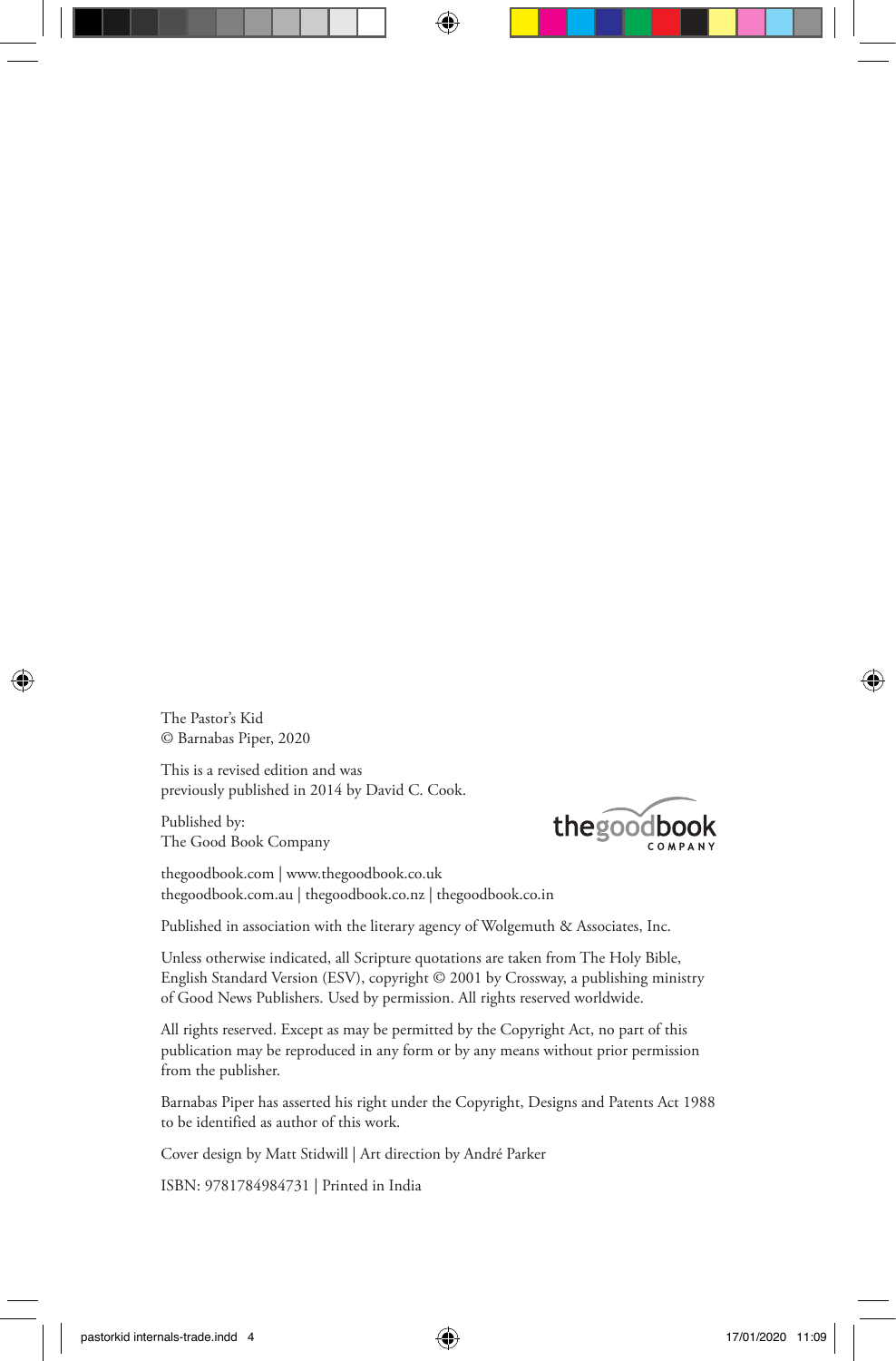## **For his sake I have suffered the loss of all things and count them** as rubbis**h**, in **U**rder that **I may gain Christ and b** *fon* **in him, not** h iving **W** chteousness of my only that comes from the law ut that which **comes** through **F** my christ. The Suite **Pasto folkets**

# BARNABAS PIPER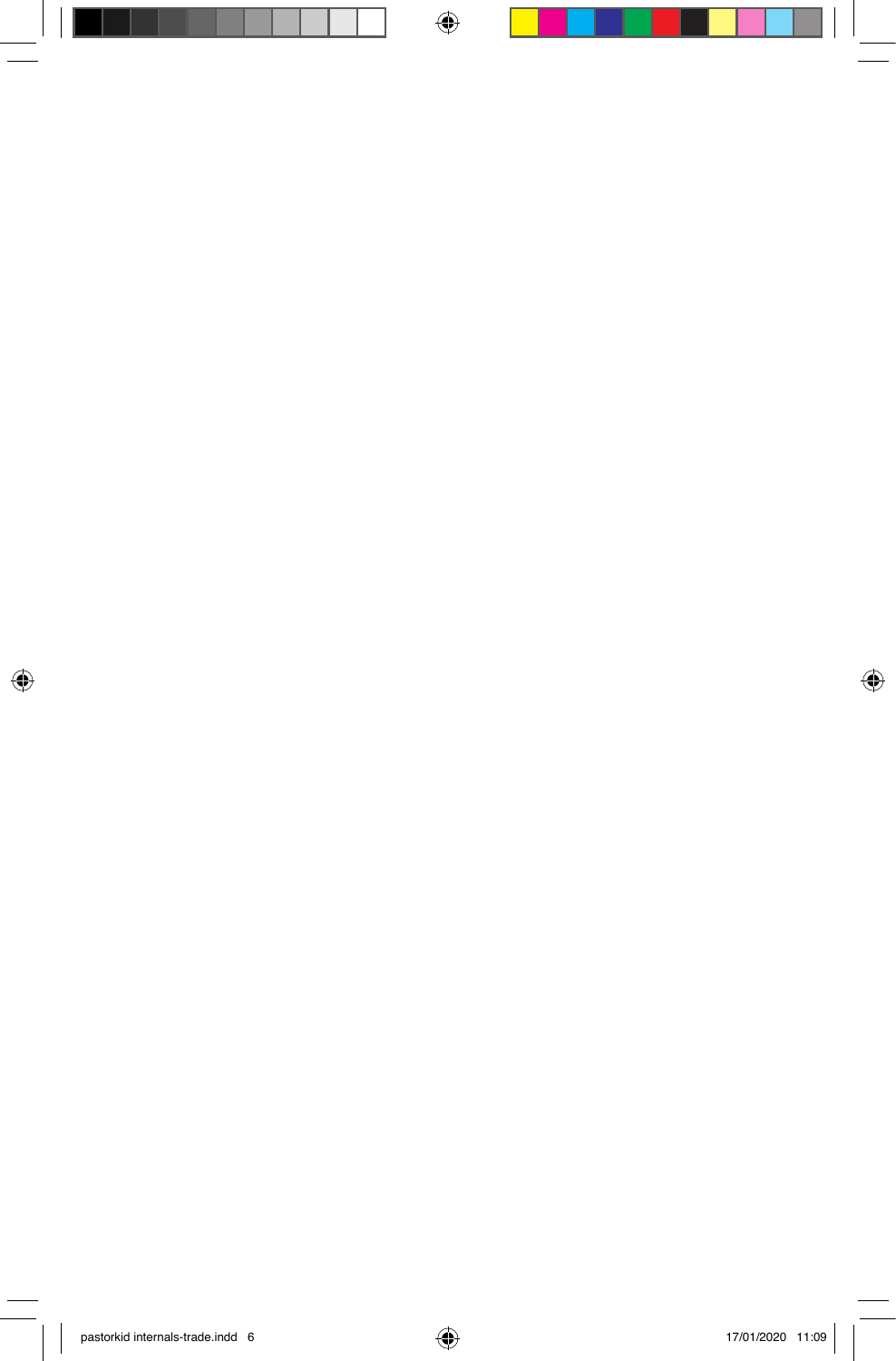*To Karsten, Ben, Abraham, and Talitha—my siblings. Your roads are diferent than mine; so are your stories. All of us have had and will have our own struggles and twists on our way. Each of you has inspired me and fed these pages. Tank you, and I love you all.*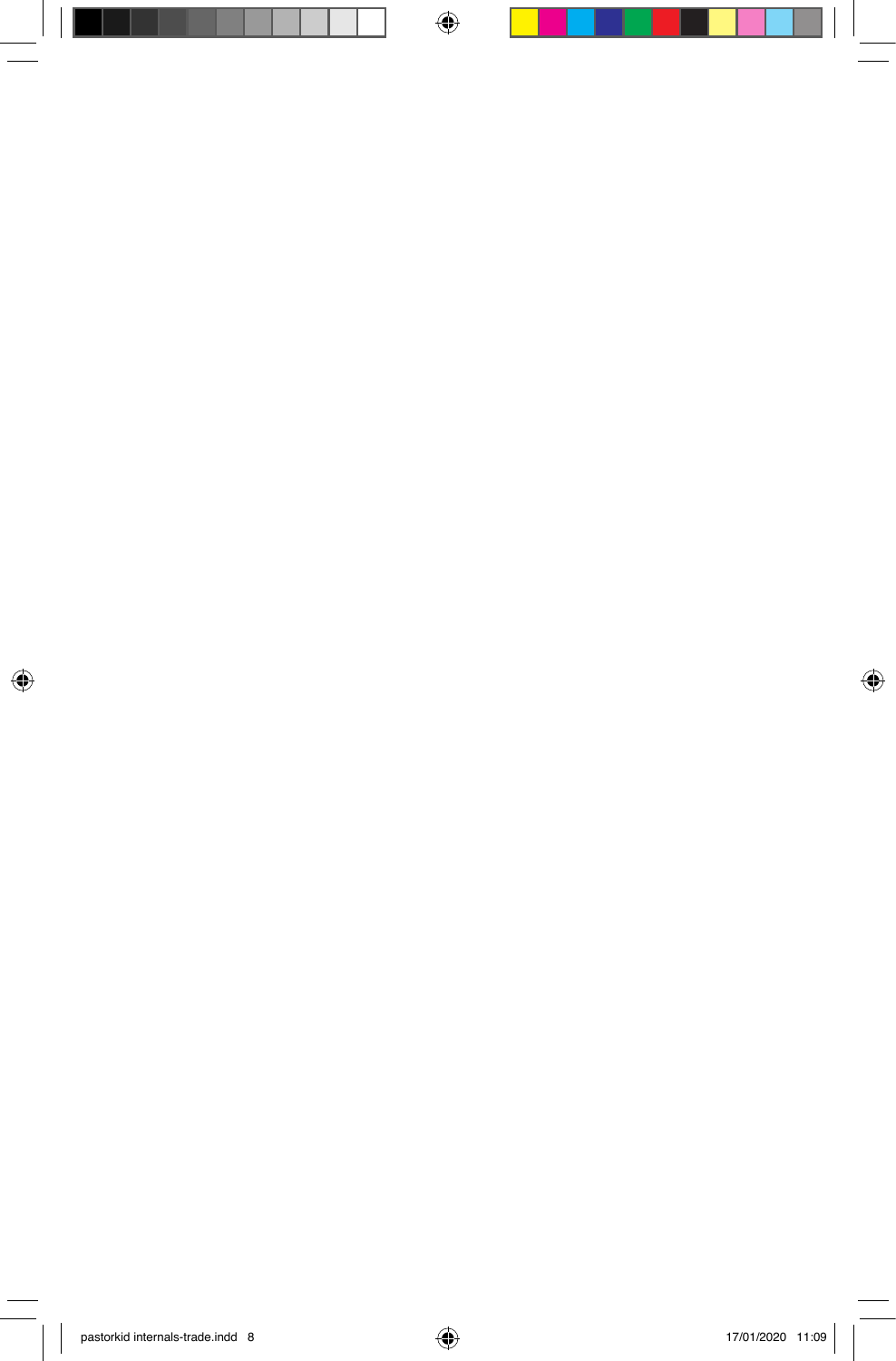# **Contents**

| Foreword by John Piper                        | 11  |
|-----------------------------------------------|-----|
| Introduction                                  | 15  |
| Chapter 1: What's Wrong with That Boy?        | 21  |
| Chapter 2 : The Fishbowl                      | 29  |
| Chapter 3 : Expectation Roller Coaster        | 41  |
| Chapter 4 : Identity Crisis                   | 55  |
| Chapter 5: What a PK Needs More Than Anything | 67  |
| Chapter 6 : Pastor and Child                  | 85  |
| Chapter 7 : Parent for Your Congregation      | 105 |
| Chapter 8: PKs: What Are They Good For?       | 117 |
| Appendix: Seven Rules for When You Meet a PK  | 129 |
| <b>Notes</b>                                  | 133 |
| Acknowledgments                               | 137 |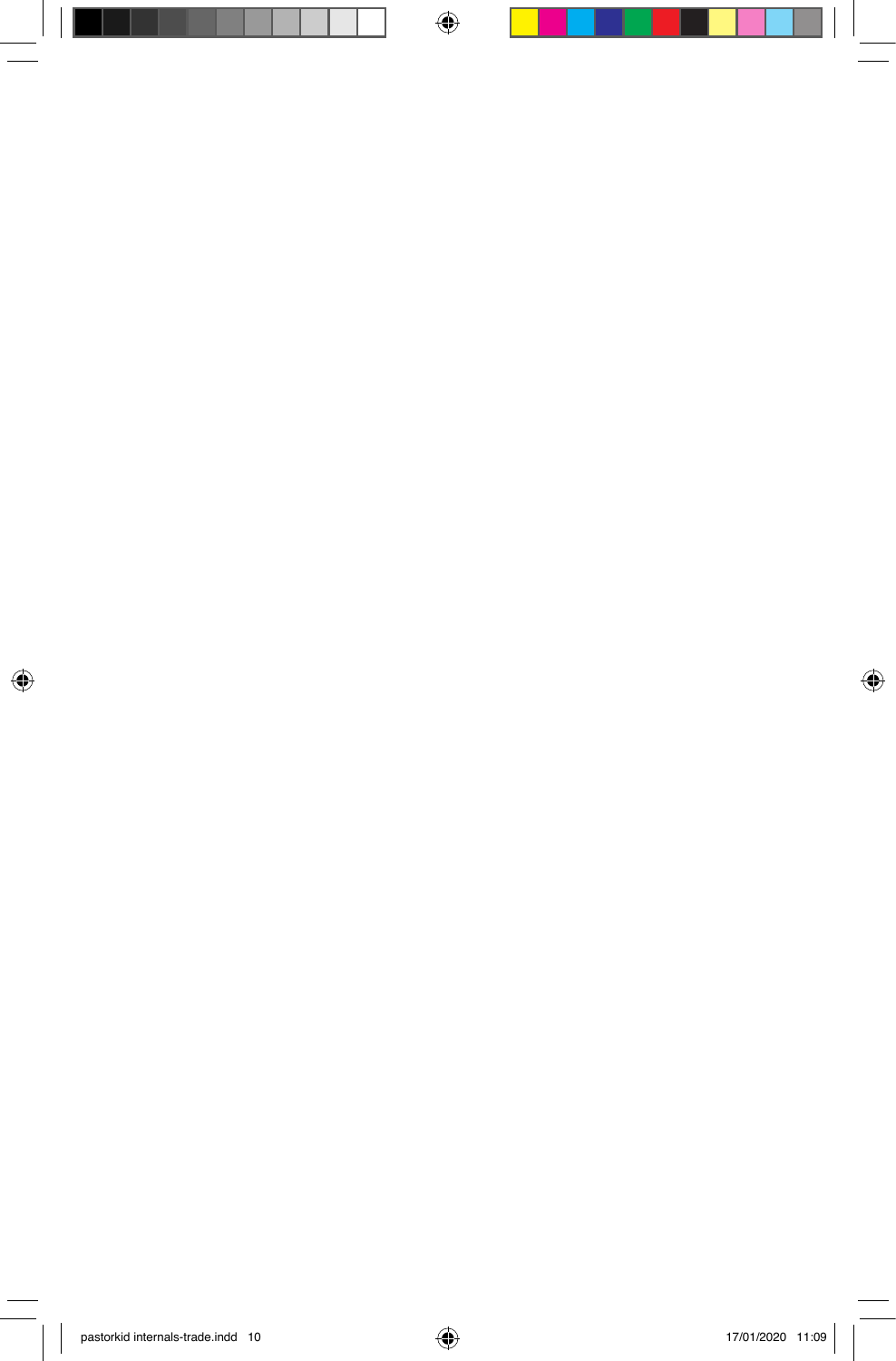## Foreword

**Y**ou will ask, "Was it painful for me to read this book?" The answer is yes. For at least three reasons. First, it exposes sins and weaknesses and imperfections in me. Second, it is not always clear which of its criticisms attach to me and the church I love. Third, this is my son, and he is writing out of his own sorrows:

"Writing this book has been hard. Maybe it's more accurate to say that a lot of hardship went into writing this book, some of it in my own family and some of it through the pain of other PKs I connected with along the way. So many PKs carry so much pain and anger and sorrow with them. Some of them have fallen into bitterness, and others are rightly doing the hard work of trust in Jesus to help them through."

I am overwhelmingly thankful that Barnabas is in that last category. It took trust and courage to write this book. The road has been hard. And sometimes, as he says, "We need to pour out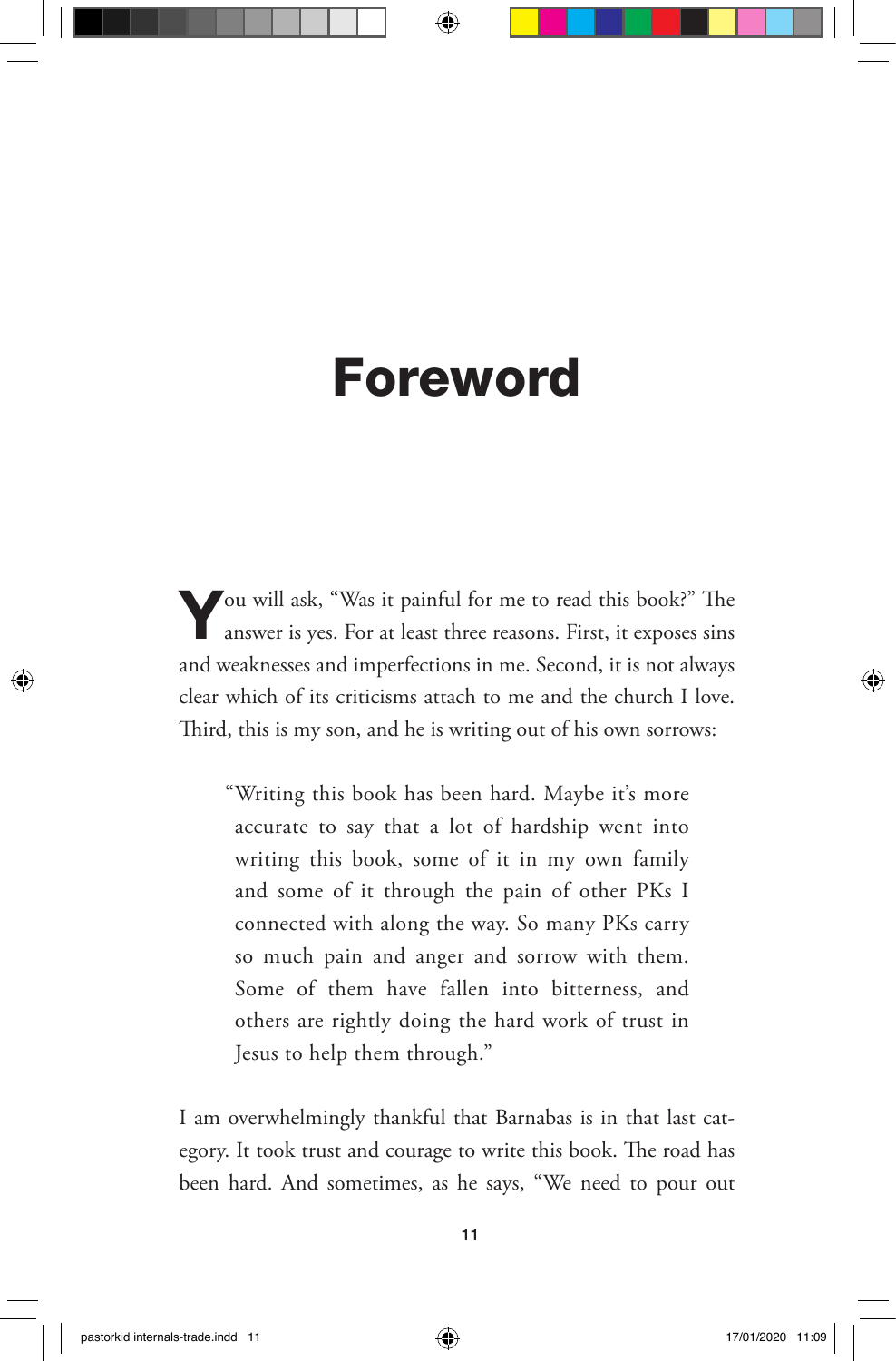what is boiling in us." When that happens, pressure is relieved and people get burned.

But Barnabas is not out to burn. Not me or any pastor. His aim is healing. "That is part of why I wrote this book," he says, "to help PKs make sense of, sort through, and express those bottledup frustrations and pains." Frustrations built up from carrying an "anvil-like weight," of being the most "watched"—"the best known and the least known people in the church."

But the boiling over does burn. "I have been hard on pastors throughout this book. I have pointed out weaknesses and tendencies and failures. I have prodded and demanded and pushed them to be diferent, to change, to become aware." My suggestion for the reader is that, if it gets too hot in the boiler room, you take a break from the heat, and jump in the pool of chapter eight.

There is a stream of grace that runs through this book. You taste it along the way. But it becomes a pool at the end. A soothing. Barnabas is honest about his own struggles and failures. He has drunk deeply at the fountain of grace. He knows from experience the ultimate solution for all of us:

"I desire to point to Jesus as the turner of hearts and the lifter of all burdens … Grace, the undeserved favor of God, through Jesus, is the source of life and personhood and identity … It is in the freedom of Jesus's overwhelming love that the PK can break out of false expectations and see what it is that makes Jesus happy."

As it turns out, when the boiling is over, and the burns begin to heal, there is hope for PKs and pastors and churches. "It's not all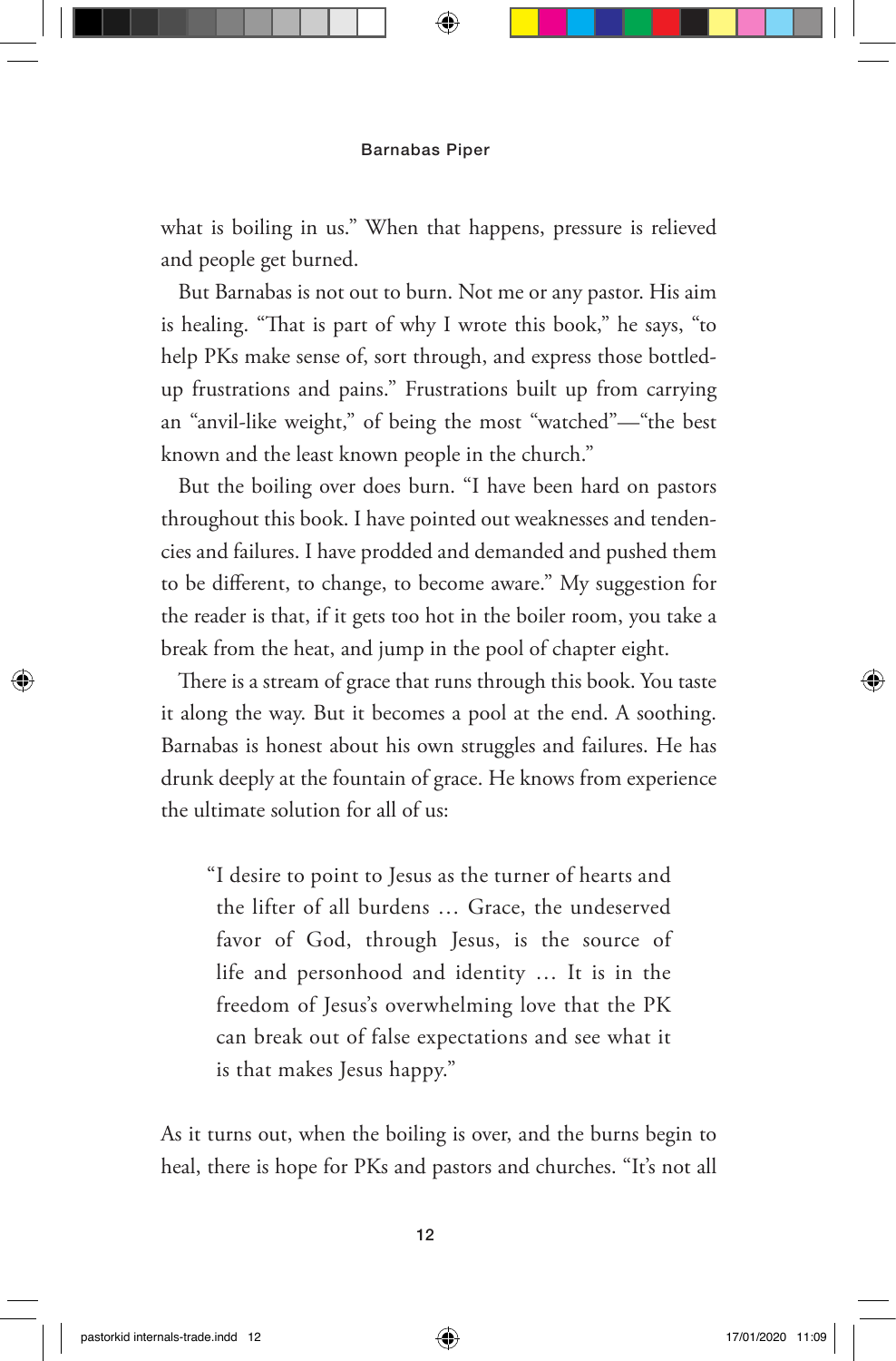#### The Pastor's Kid

bad news for PKs." Through it all they have been unwitting, and sometimes unwilling, apprentices. They have seen—and many have benefted from—the bad and the good.

"We have seen the pleasures of ministry … Helping mend a broken marriage, praying with a heartbroken widow, serving the destitute man who knocks at the door … the close fellowship of a united church staf or … the deep, humbling satisfaction of seeing God use faithful ministry over time to right a sinking ship of a church."

Boiling over because of painful experiences may be unavoidable at some point, but Barnabas beckons his fellow PKs not to "wallow and bemoan them. Rather we must own what responsibilities are ours: to honor Jesus, to honor our fathers and mothers, to love and support the church, and to go about our lives not as victims but as the redeemed. Grace is here for all of us."

And that includes the sinful and wounded pastors. "No man is adequate to be a pastor  $\ldots$  That is a job no person is up for, not alone, not without profound grace. And that is the key to all this: grace." And, of course, it is true for the wife and mother, watching, with tears, the drama play out between her son and husband, or bearing the weight of her daughter's rejection.

And finally there is grace for the church. "The church is our family, it's the family that God gave us, so don't give up on it. There isn't a better place out there to be restored."

When I received the manuscript of this book and read it, I gave a copy to our seventeen-year-old daughter. "Would you read this, and then talk to me about how I can be a better dad?"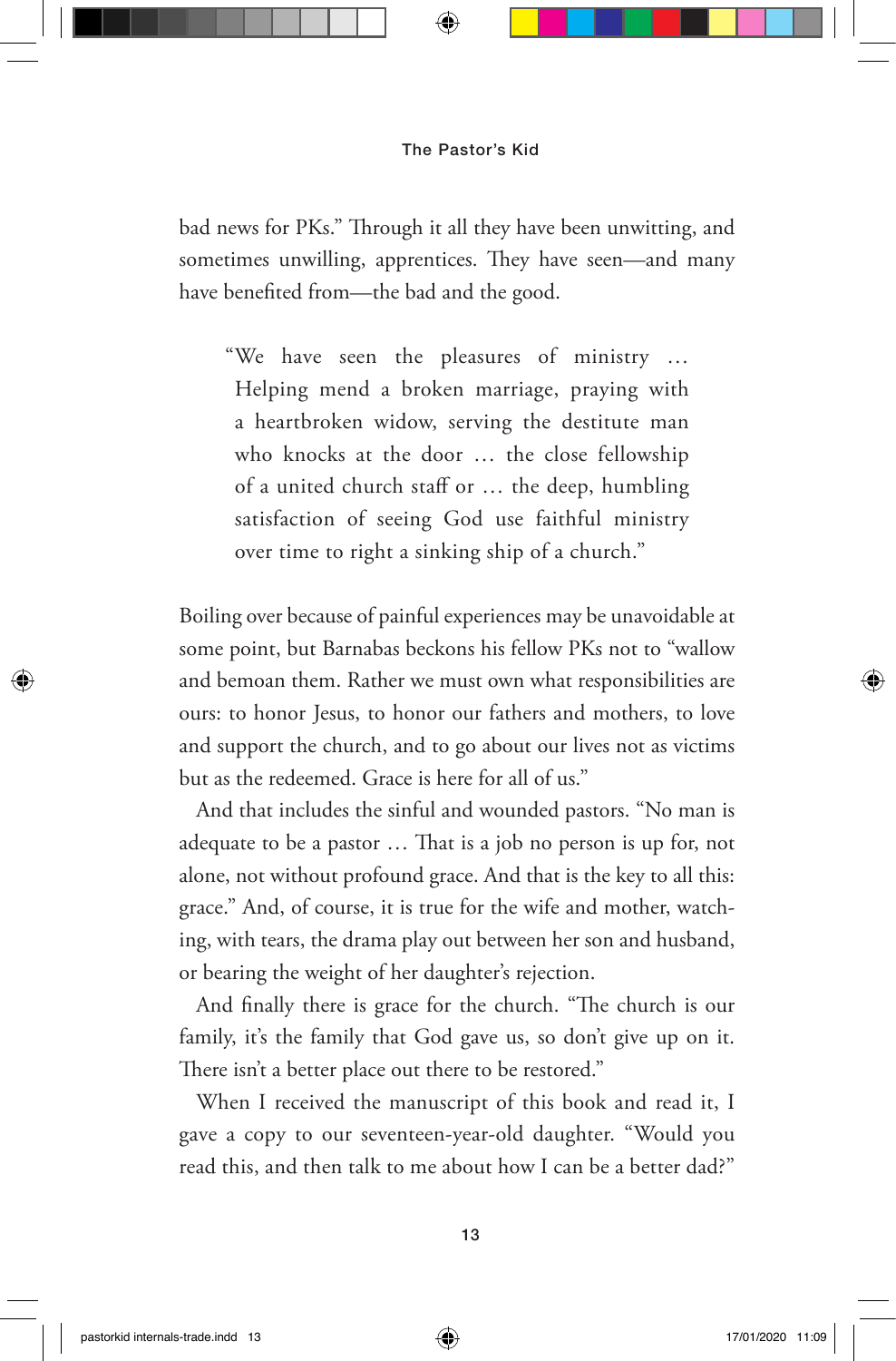She did. It was a good talk. It's not over. I suspect she will have ideas about that when she is thirty and I am eighty. I hope she will be spared some sorrows because of her big brother's book. Of course, most of that hangs on me. And, as we have seen, on grace. Which is why I appreciated Barnabas's encouraging conclusion:

"But now I want to express thanks. I want to say that PKs are blessed to have parents who devote their lives to serving Jesus … So thank you, pastors (and spouses). You have given your lives to serving Jesus and his church, and that is a blessing."

John Piper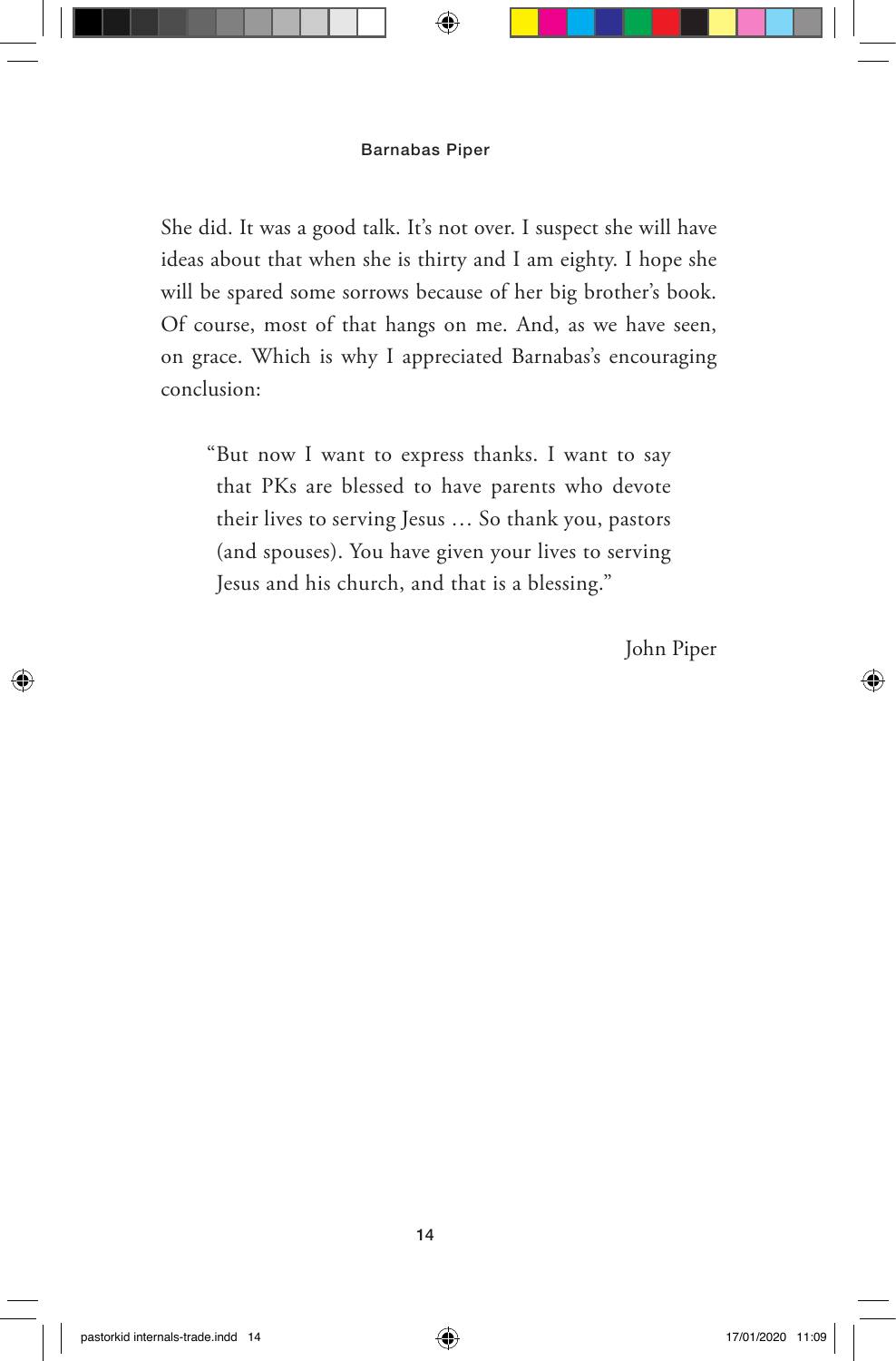## Introduction

**M**arch 31, 2013, Easter Sunday, was John Piper's last as the pastor of Bethlehem Baptist Church in Minneapolis, Minnesota. He was the senior pastor there for nearly thirtythree years. During his time as pastor, the church had grown from a few hundred to a few thousand people. They went from a traditional Baptist church in a rickety old building on the east side of downtown to a multicampus megachurch spread across the Twin Cities area. It was a long and fruitful tenure by both numeric measurements and those more signifcant ones—souls changed, hearts drawn to Jesus, and a passion for the supremacy of God spread.

John Piper is my father.

March 31, 2013, was also my thirtieth birthday. If you're quick with math, you'll realize that means the entirety of my life up to that day had been spent as a pastor's kid—a "PK." It was all I had known. I moved away from Minnesota for college when I was eighteen years old. Over the next decade I got married, raised two children, moved to Nashville, saw my marriage come to a painful and unwanted end, changed careers, and now serve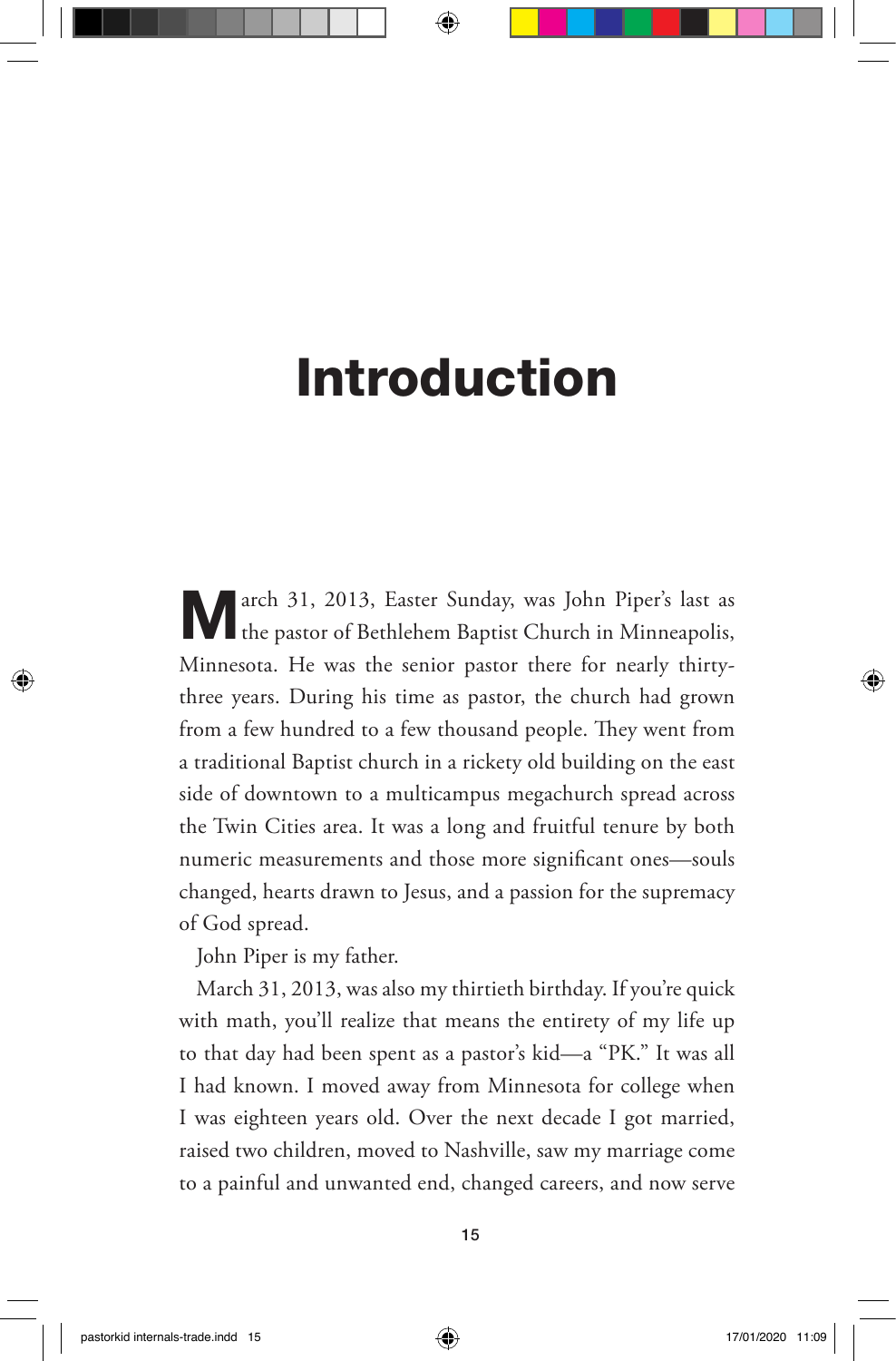#### Barnabas Piper

at a church. But all that change and progress does not remove me from the reality of being a PK. Once a PK, always a PK. It is an indelible mark.

Every child faces challenges in his or her upbringing. Every family sufers from idiosyncrasies, oddities, and faults. Everyone is a sinner brought up by sinners, so our stories all include foibles and face-plants before God and man alike. But I have found that there is uniqueness to the challenges PKs face. The reality of being a sinner on display in a ministry family creates quite the spiritual and emotional Molotov cocktail. And so I write this book, not as some sort of exposé on the miserable lives we PKs lead or about my family in particular, but to describe the unique challenges PKs have faced being the children of ministers.

The life of a PK is complex, occasionally messy, often frustrating, and sometimes downright maddening. It can be a curse and a bane. But being a PK can also be a profound blessing and provide wonderful grounding for a godly life. Often the greatest challenges are the greatest grounding and the biggest falls are the best blessings. This polarity exemplifies the challenge it is to be a PK.

## **For PKs, Pastors, and Congregants**

My aim in writing this book is threefold. First, I want to speak for PKs, not as an expert observer or master researcher, but as one of them. I want to speak with honesty, humility, and clarity on behalf of those who face these unique challenges and don't know what to say to describe their struggles or how to say it. I want to give voice to the PK who doesn't know what to do with his challenges.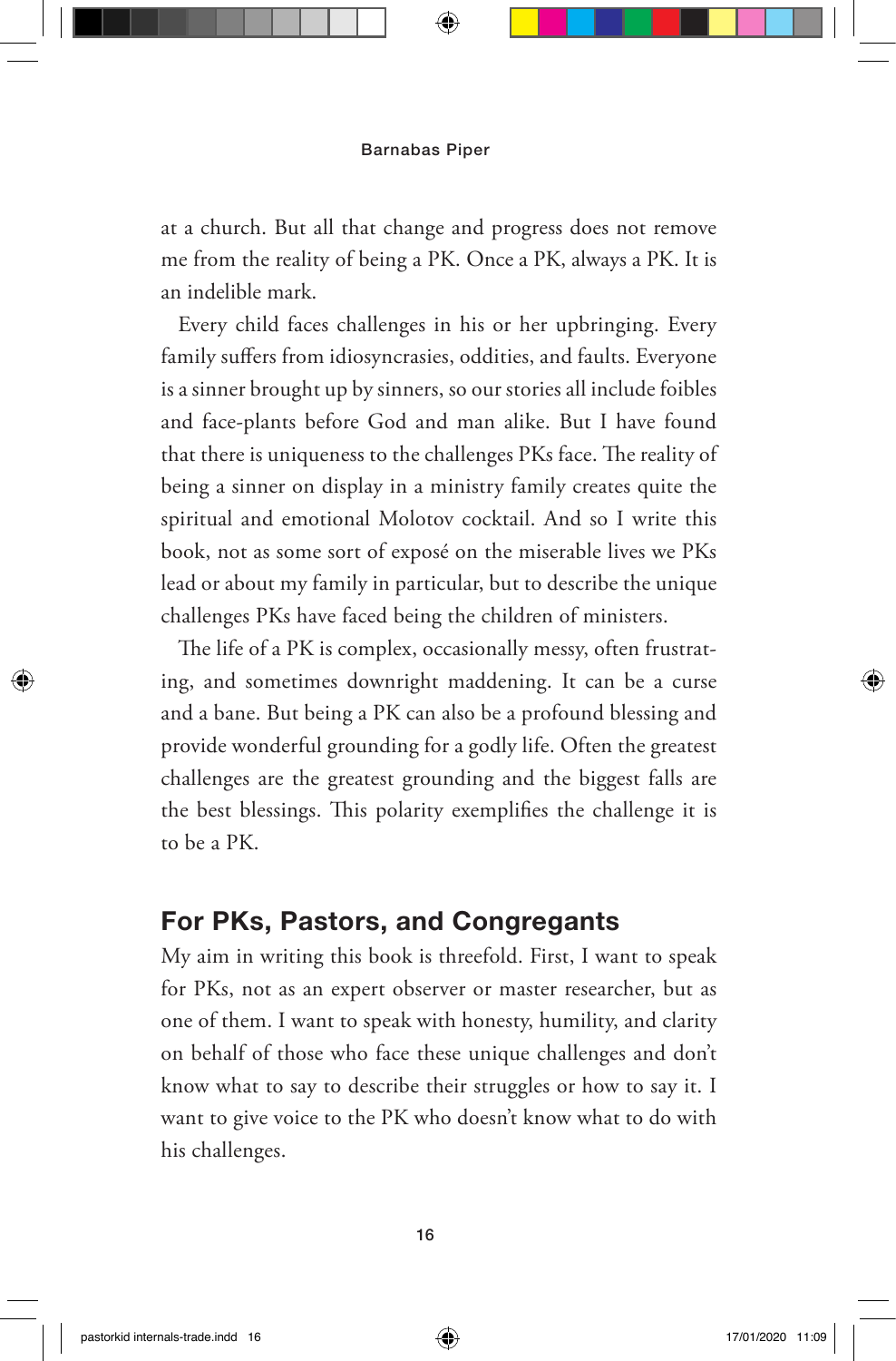#### The Pastor's Kid

Second, I want to speak to pastors. Ministers of the gospel, your children are in an enormously challenging position. You are in an equally challenging position. While the prudent among you know this, I fear you may not fully understand the depths of the struggle they face (or will face). This is not a book to point an accusatory fnger at the failures of pastors, although some will be dealt with, but to assist you in avoiding and remedying those failures. For some pastors this will be a harsh wake-up call, a bucket of ice water in your sleeping face. And that's good. If you're sleeping, you need it.

Third, I write to the church, because the congregation has more responsibility than it knows to care for and ease the burden of the pastor and his family. Too often the church has fostered a culture that puts enormous pressure on the pastor and his family. And by "the church" I don't mean just the organization, although that is included. I mean the collection of people who make up the church. It is people, individually, who contribute to the burden PKs carry, and I hope this book opens some eyes to things that need to change.

So as you forge ahead, know my heart in this book. I desire to see the hearts of fathers turned to their children and children to their fathers (and mothers, but, being a good PK, I had to use the biblical phrasing). I long for burdens to be lifted and cast off, ones that have been carried since childhood. And I desire to point to Jesus as the turner of hearts and the lifter of all burdens.

### **What This Book Is Not**

A fnal word about what you will fnd in these pages: one of the worst things that can happen in the relationship between reader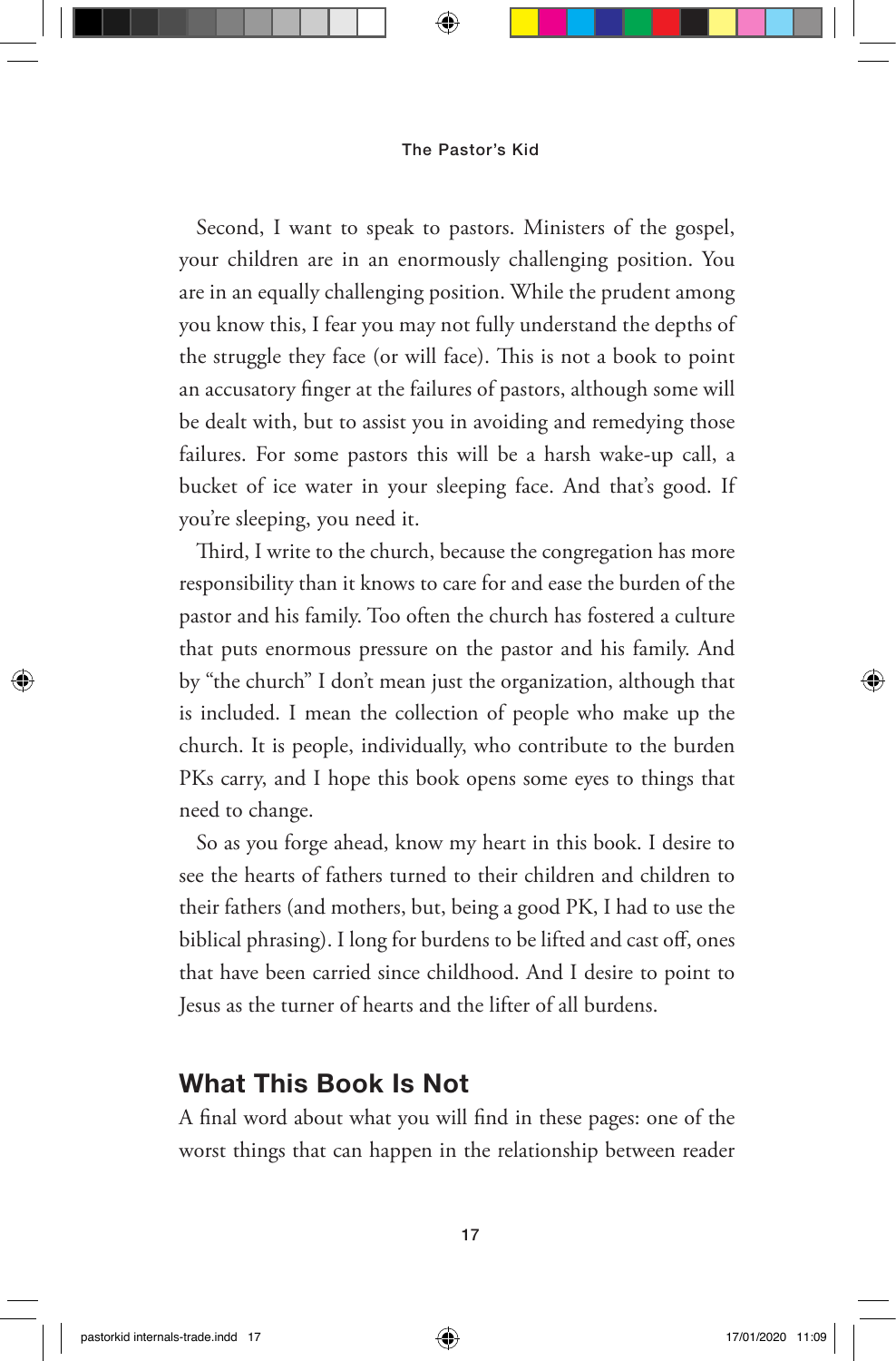and book is for there to be misconceptions or faulty expectations. So let me be clear on what this book is and is not.

I am not George Barna or Dave Kinnaman. Research and statistics are not my forte, so what you are about to read is not extrapolations and conclusions based on surveys and numerical data. Neither, though, is it a memoir or some sort of tell-all exposé of the dirty secrets of my family. This is not an autobiography telling the story of my upbringing. I don't think that would be interesting. Also, to write a memoir well, one has to be an artistic genius.

Instead, this is the conglomeration of dozens upon dozens of conversations I have shared with fellow PKs. It is drawn from emails and stories they have sent me. It is the result of a lifetime of observing my own family and the families of numerous other pastors I have had the chance to know. It is drawn from my own experience and the experiences of those close to me. Rather than tell a series of vignettes, I have woven these hundreds of experiences into a single person—the "PK." This means that I will share the story of the PK in broad, sweeping strokes. Not every PK will share all these experiences, but every PK will know of them.

I am not a church-health or pastoral-ministry expert either, so I will not offer a series of lessons or prescriptive chapters. I *am* an expert at being a PK (I can't really help that), so what you will fnd in these pages is the perspective of the PK shared in such a way as to help the church, the pastor, and my fellow PKs. My aim is to raise awareness of the struggles of PKs and give voice to a group of people who are often well recognized but little known.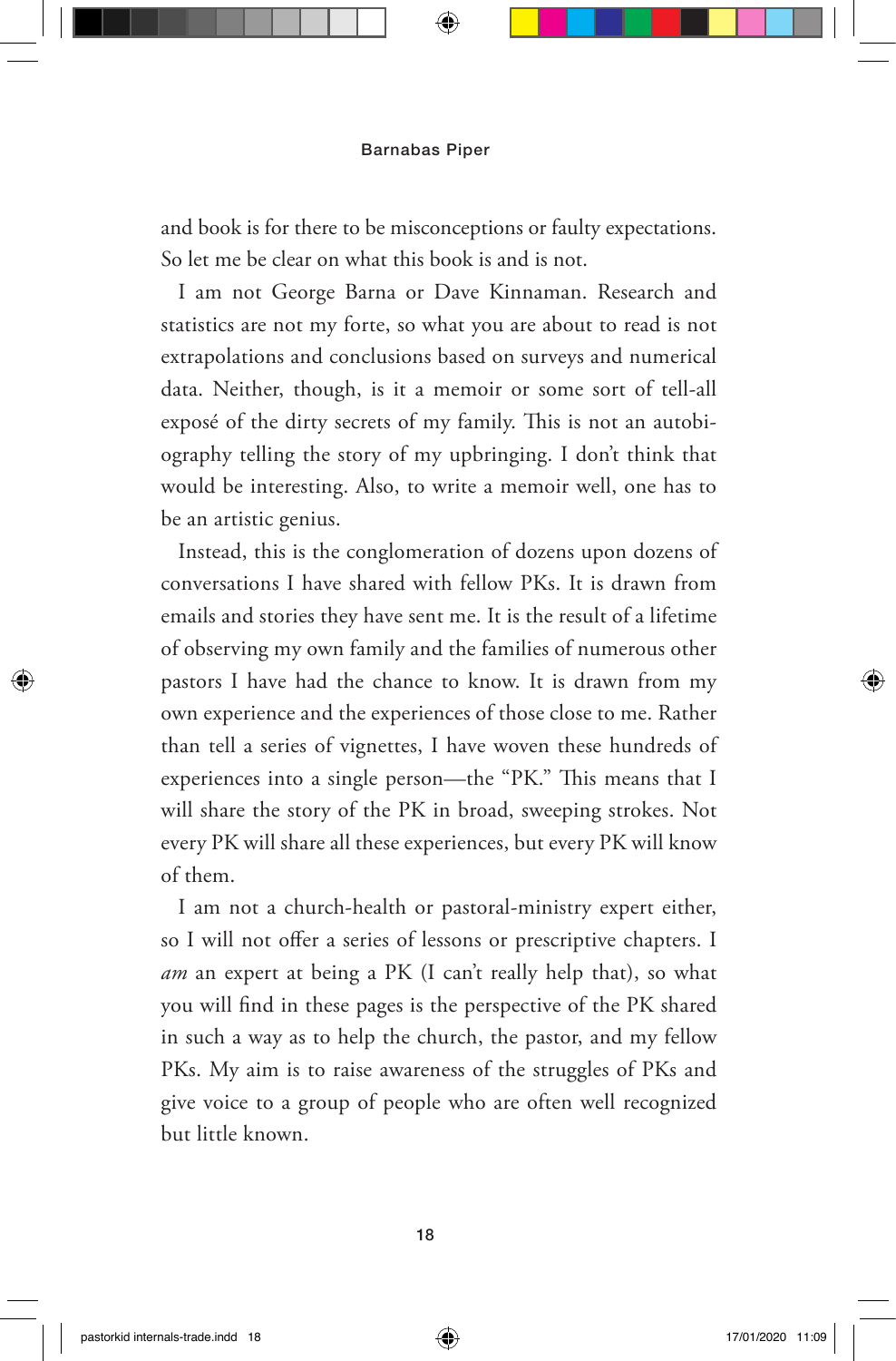#### The Pastor's Kid

When unpacking one's problems and struggles, it is easy to delve into psychology, developmental issues, family of origin, nature versus nurture, and the like. I am not qualifed to do this either. Every PK has a diferent genetic makeup and a diferent environment in which they were brought up. Some are from tiny churches, and some from huge. Some moved around all the time, while others were at the same church for their entire childhood. Some are from distinctly conservative contexts, and others are from more liberal ones. All of this matters in the makeup of a PK. But I am not one to sort it out and explain it all. Instead, this will be a book of description, observation, and conglomeration.

I am so grateful for how this book has been received in the years since its initial release. I have heard from PKs ranging from middle school to middle age about how it puts into words their feelings and experiences. I have heard from young pastors and their spouses about how it's helped them prepare to bring children into ministry. And, maybe most gratifying of all, I have heard from experienced pastors about how it has helped them bridge the gap between them and their older children.

I've also received criticism from some pastors who feel unduly chastised or criticized. I've heard from others that this book makes a mountain out of a molehill. More than once I have heard from PKs that their parents aren't even willing to consider reading it because they see no issues and view this book as, at best, a waste of time and, more likely, as divisive and hurtful. My intent in this book is not to hurt anyone, but hurt may happen. Pastors may feel attacked. Churches may feel criticized. PKs may feel exposed or even misrepresented. Please know this: I respect those in pastoral ministry, I am devoted to Christ's church, and as a PK, all I want to do is be a voice to bring about healthy change.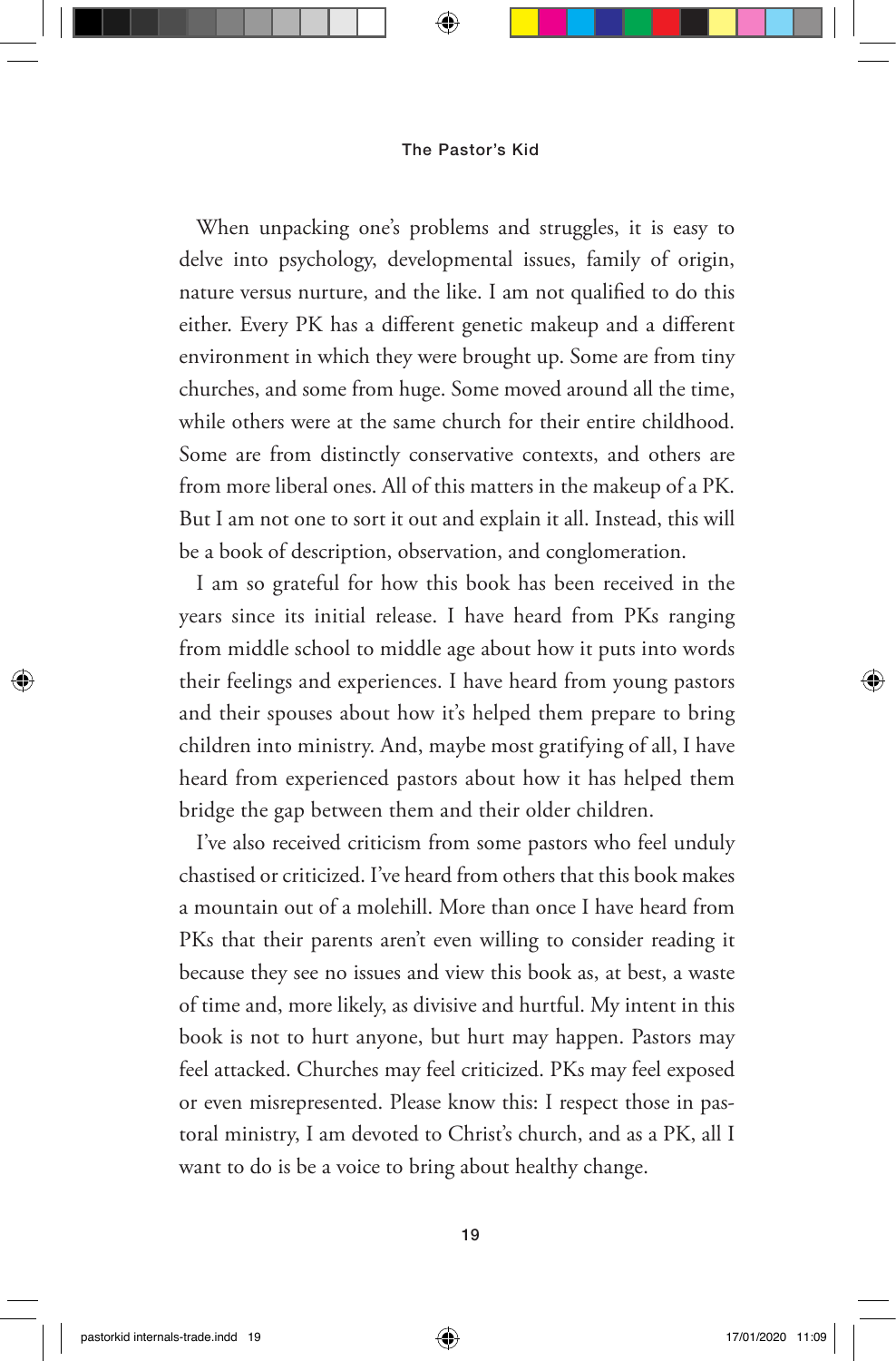#### Barnabas Piper

We will start at the beginning, by baring the soul of the PK. As we do this, other things will be exposed too, including some defciencies of the church and its leaders. We will spend ample time on these but not in a melancholy, introspective way. Rather, we will be looking for the hope and restoration PKs need. It is there to be found.